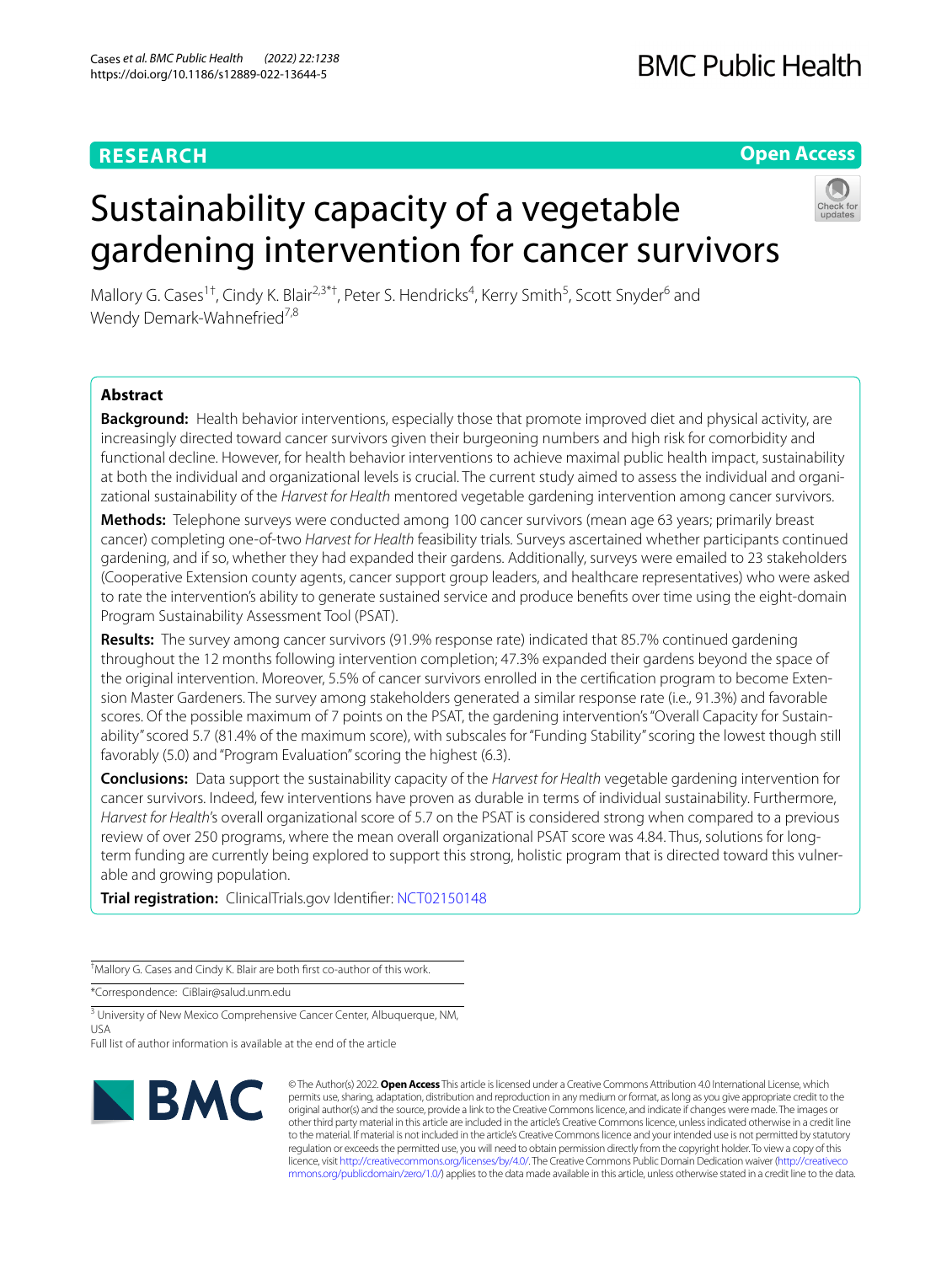**Keywords:** Sustainability, Program sustainability, Evaluation, Cancer survivor, Neoplasms, Health behavior, Gardening, Cancer

## **Background**

The steadily increasing number of cancer survivors, who now comprise 5.0% of the U.S. population [\[1](#page-7-0)], are faced with greater risk for chronic diseases (e.g., cardiovascular disease, and diabetes) and second malignancies. Many chronic diseases and cancer are associated with a higher likelihood of functional limitations [\[1–](#page-7-0)[3\]](#page-7-1). Adoption of healthy lifestyle behaviors has the potential to decrease risk for both disease and functional decline. However, for lifestyle changes to efectively result in tangible health benefts, the efects must be durable on an individual level. Moreover, the intervention or program must have the potential for sustainability in terms of organizational capacity [[4,](#page-7-2) [5\]](#page-8-0). Recent reviews suggest that few diet and exercise interventions among cancer survivors measure long-term durability, and of those that do, results show relatively modest long-term improvements [\[6](#page-8-1)[–8\]](#page-8-2). Furthermore, many of the studies reviewed implement follow-up periods that are fairly brief (e.g., 3 months), and are criticized for poor reporting standards, and a high risk of bias. Additionally, many studies include circumscribed samples that are largely comprised of younger White women with breast cancer  $[6, 8]$  $[6, 8]$  $[6, 8]$  $[6, 8]$ , and hence ungeneralizable to the larger population of survivors of whom 60% are age 65 and older [[1\]](#page-7-0).

A program centered around a home-based, vegetable gardening intervention may prove durable, as it takes place at home, where people may be especially motivated to "nest," i.e. nurture and cultivate their immediate surroundings. Additionally, people need only step outside their front or back door, thus limiting travel (required only occasionally for supplies, or perhaps not at all if supplies are delivered). Also, since the vast majority of cancer survivors are seeking complementary and alternative medical therapy to improve their health [\[9](#page-8-3)], a holistic approach, such as a gardening intervention, is likely to appeal to this population. Furthermore, participants are less likely to lose interest when the intervention ends since gardening has inherent prompts (i.e., watering, weeding, pest control, pruning, harvesting), which may prevent boredom common with other diet and exercise programs [\[10](#page-8-4), [11\]](#page-8-5).

Maintaining programs over time is increasingly difficult even for the most benefcial and successful of interventions. Program benefts can only be delivered if these programs can be sustained. In many settings resources for public health programs are limited and decreasing [[12\]](#page-8-6). Sustainability at the organizational level requires that the health behavior intervention (or program) becomes institutionalized within an organization in nonresearch settings, such as schools, clinics, or communitybased organizations.

The growing field of implementation science has increased the amount and diversity of research in the area of "maintaining programs and their benefts over time," or sustainability [\[13](#page-8-7), [14](#page-8-8)]. Program sustainability, as a concept, is not new with theoretical work present in many felds (e.g., business, health care administration, social services, public health) [\[15](#page-8-9)]. Once programs have been implemented, however, much less attention is often paid to the program's overall outcome [\[16\]](#page-8-10). However, intended benefts are dependent upon the program reaching full maturity. By better understanding what encourages sustainability and the factors that contribute to it longterm, we can better beneft from the investment in public health research and program development [\[17](#page-8-11)].

We evaluated the capacity for sustainability of two *Harvest for Health* vegetable gardening interventions tested for feasibility among cancer survivors. Both interventions were delivered in partnership with the Cooperative Extension Master Gardener Program to facilitate one-on-one mentorship of cancer survivors in planning and maintaining three seasonal vegetable gardens over 12 months as well as providing gardening supplies, plants, and seeds. The intervention aimed to improve diet, physical activity, and physical functioning [[10,](#page-8-4) [18](#page-8-12)[–20](#page-8-13)]. In undertaking this research, we explored sustainability from both individual and organizational perspectives.

## **Methods**

## *Harvest for health* **vegetable gardening intervention**

*Harvest for Health* is a 12-month home-based, mentored vegetable gardening intervention for cancer survivors. Designed with dissemination and sustainability in mind, the intervention capitalizes on an extant infrastructure the Cooperative Extension System (Extension) — operated by land-grant universities across the U.S. The Master Gardener Program is one of the more popular education and outreach programs ofered through the Extension and exists in all U.S. states and territories. In Alabama specifcally, there are 44 county and regional Master Gardener Associations with about 1,800 new and veteran volunteers in total.

Through a certification process, the Master Gardeners receive research-based training in horticulture with the expectation that they will use this training to serve their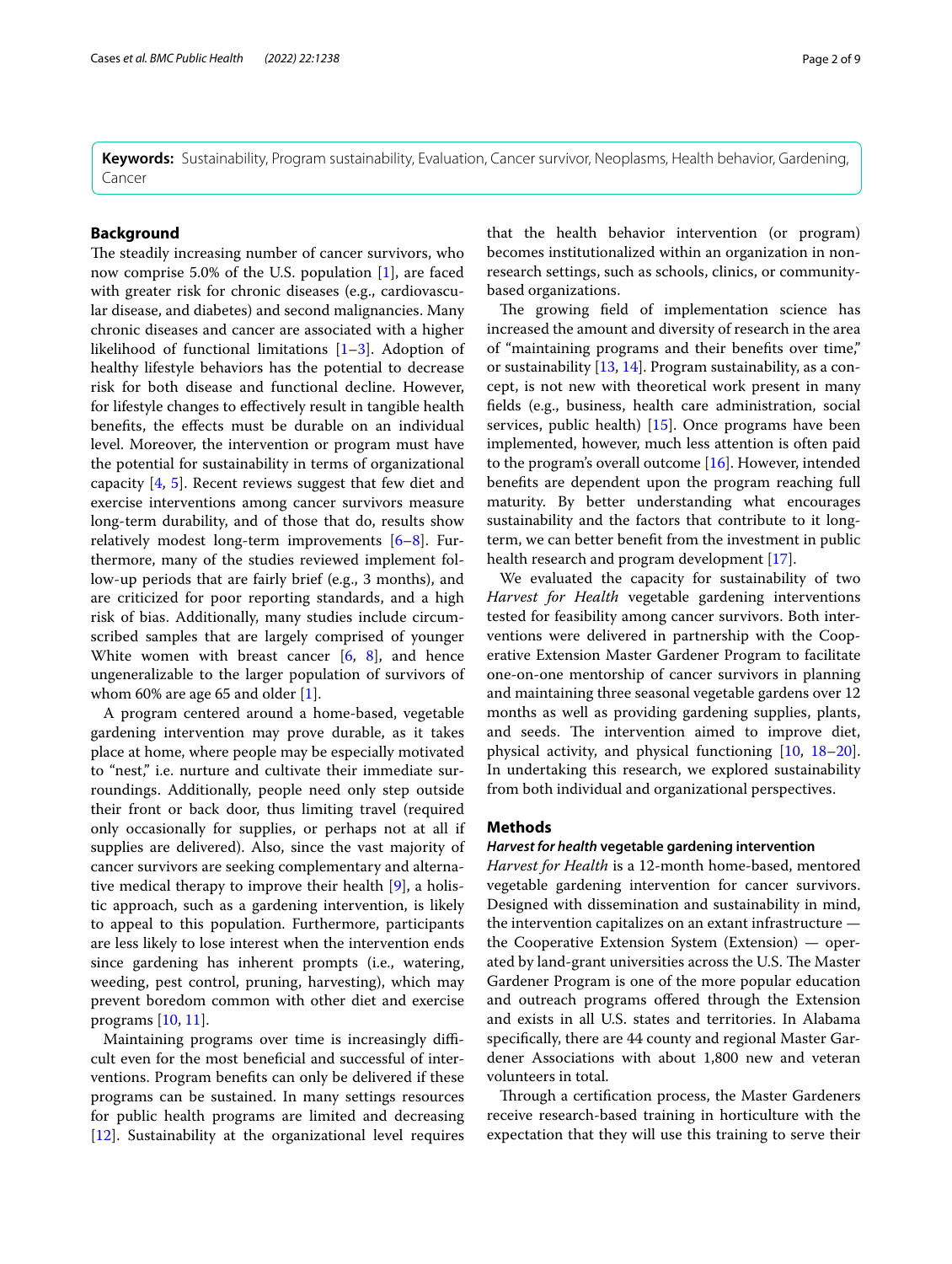communities. In testing feasibility, *Harvest for Health* was ofered as a community service project that Master Gardeners in Alabama could select as part of their volunteer hours.

In *Harvest for Health*, survivors are individually matched with a Master Gardener (based on geographic proximity) who works with them to plan, plant, tend, and harvest three vegetable gardens over the course of a year. Via grant support, survivors were given an estimated \$500 of gardening supplies, which included a raised bed garden or four garden boxes, gardening tools and supplies, and plants and seeds. The participants were able to keep all the gardening materials to encourage continued gardening upon completion of the intervention.

The feasibility of *Harvest for Health* was evaluated in two randomized controlled trials employing a waitlistcontrolled design. Detailed methods and results have been published  $[18–20]$  $[18–20]$ . A summary of the two feasibility trials is included in Table [1](#page-2-0). Both of these trials served as a means to collect individual sustainability data on the gardening intervention. Approval for the original studies, as well as the protocol amendment that enabled further follow-up, was obtained from the University of Alabama at Birmingham Institutional Review Board (X130603001 and X130626006).

#### **Individual sustainability**

Telephone surveys were pursued among the 100 participants who received the full 1-year intervention and completed either of the randomized controlled trials [[19](#page-8-14), [20](#page-8-13)]. Participants were asked, (1) "Have you continued to garden in the 12 months since the intervention has ended?" (yes or no) and, (2) "Have you expanded your vegetable

garden space at all beyond what was initially set up as a part of the study?" (yes or no).

In addition, ACES maintains records of all Master Gardeners in the state. Thus, any participants who, after participation in *Harvest for Health*, went on to pursue Master Gardener training were documented.

### **Organizational sustainability**

Twenty-three stakeholders who were familiar with the *Harvest for Health* interventions were contacted via email in April of 2017 to complete an anonymous survey regarding the potential for organizational sustainability of the program. Stakeholders played instrumental roles in program planning, participant recruitment, intervention delivery, and their ongoing assistance in program evaluation. A representative sample of these stakeholders, comprised of ACES county agents and Master Gardener Program Coordinators (*n*=14), leaders of patient support groups (*n*=5), and UAB Cancer Care Network leaders (*n*=4), were among those contacted for the survey.

Organizational sustainability was assessed using the Program Sustainability Assessment Tool (PSAT). The PSAT is an instrument that was designed to be used by researchers, evaluators, program managers, and public health program staff to assess program capacity for sustainability [[21,](#page-8-15) [22](#page-8-16)]. Program sustainability capacity is defined as "the ability to maintain programming and its benefits over time" [\[22\]](#page-8-16). The PSAT includes 40 items across eight domains (each with five items) and is based on a program sustainability framework [[15\]](#page-8-9). The domains include environmental support, funding stability, partnerships, organizational capacity, program evaluation, program adaptation, communications, and strategic planning. Definitions of each

<span id="page-2-0"></span>**Table 1** Description of the harvest for health feasibility trials

|                                                             | <b>Birmingham Breast Cancer Survivors Study</b>                                                                                                 | Alabama Senior Cancer Survivors Study                                |  |
|-------------------------------------------------------------|-------------------------------------------------------------------------------------------------------------------------------------------------|----------------------------------------------------------------------|--|
| Years conducted                                             | $2013 - 2016$                                                                                                                                   | 2014-2015                                                            |  |
| Setting                                                     | Birmingham, Alabama (metropolitan area)                                                                                                         | Alabama (urban and rural counties)                                   |  |
| Study design                                                | Randomized controlled trial – waitlist control                                                                                                  | Randomized controlled trial – modified waitlist control <sup>a</sup> |  |
| Length of trial                                             | 1 year                                                                                                                                          | 1 year                                                               |  |
| Age                                                         | No limitation                                                                                                                                   | Age 60 years and older                                               |  |
| Cancer type(s)                                              | Female breast cancer survivors<br>Cancer survivors with a cancer type/stage associated<br>with a 60% or greater 5-year relative survival rate b |                                                                      |  |
| Number enrolled in trial /<br>completing trial              | 82/78                                                                                                                                           | 46/42                                                                |  |
| Number contacted / complet- 78 / 71<br>ing telephone survey |                                                                                                                                                 | 22/20                                                                |  |

<sup>a</sup> The 22 older cancer survivors randomized to the waitlist control group did not receive the full, intensive intervention, and thus were not included in the follow-up telephone survey

<sup>b</sup> Cancer types include: in situ bladder; loco-regional staged: breast (female), Hodgkin lymphoma, prostate, and thyroid; localized: cervix, colon and rectum, endometrium, kidney/renal pelvis, non-Hodgkin lymphoma, oral cavity/pharynx, ovary, small intestine, and soft tissues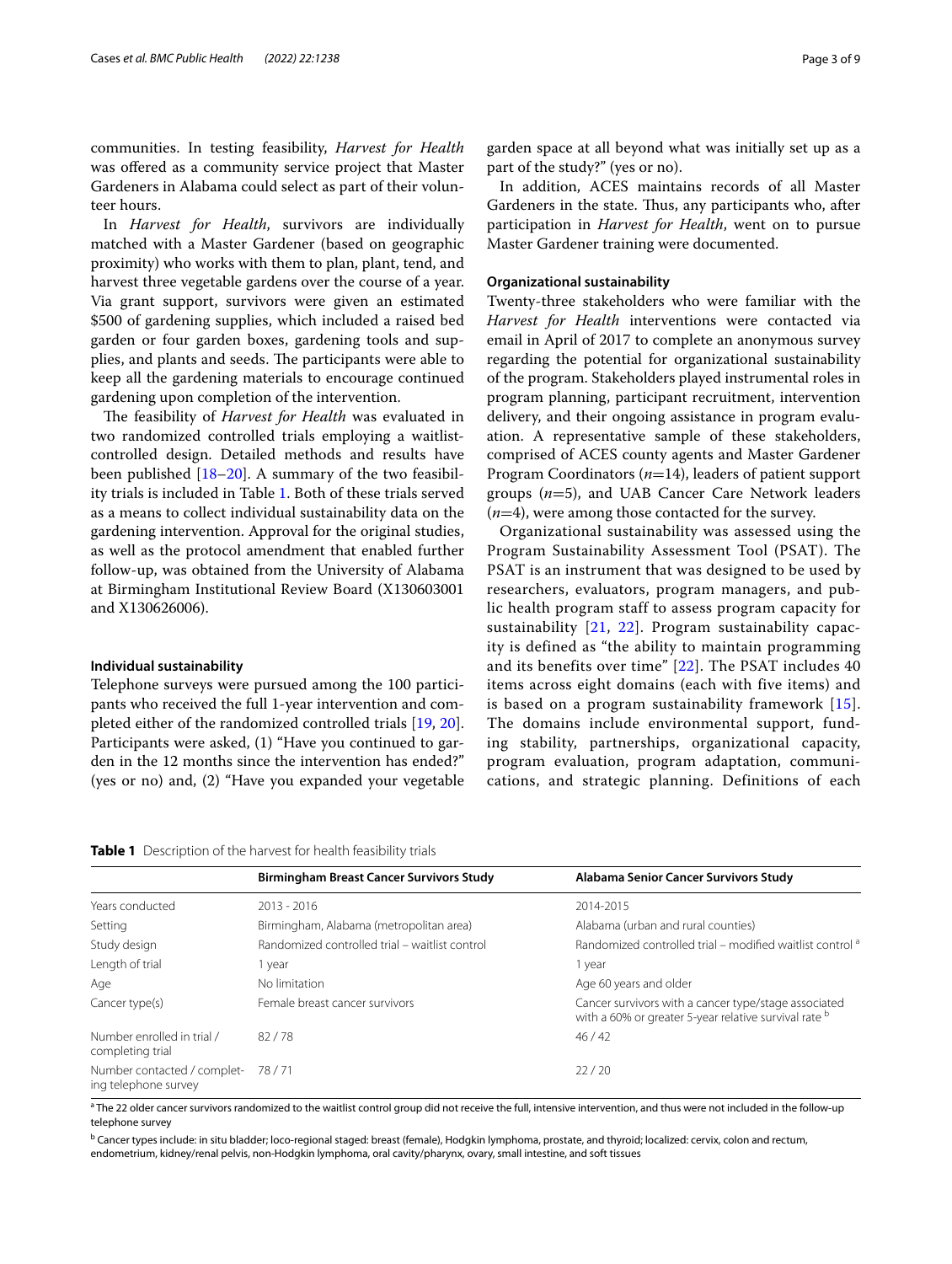domain are included in Table [2.](#page-3-0) All items are on a seven-point Likert scale ( $1 =$  "to little or no extent"; 7 = "to a great extent"). This tool provides an automated summary report of the program's overall sustainability that can be used to engage in sustainability planning [[23](#page-8-17)].

The PSAT has been developed and tested on a large number of programs at differing levels and has established reliability (Cronbach's α ranging from 0.79 to 0.92 for each subscale; overall average of 0.88) [[21\]](#page-8-15). Preliminary validation analyses suggest PSAT scores are related to important program and organizational characteristics [[21\]](#page-8-15).

#### **Statistical analyses**

Descriptive statistics that relied on the generation of frequencies, percentages, and means were used to analyze the data for both individual sustainability and organizational sustainability. Univariate logistic regression was used to identify individual predictors of continued gardening and garden expansion, which included sociodemographic and health-related characteristics collected prior to intervention delivery (data collected previously described  $[18]$  $[18]$ ). For each PSAT domain, the average score among the completed items was calculated. The overall capacity was calculated as the average of the 8 domains scores. Data were analyzed using SPSS (version 24).

## **Results**

**Sustainability indicators of individual participant behavior** Of the 100 cancer survivors who were identifed for the individual sustainability survey, one was deceased, and 8 were unable to be contacted (91.9% response rate). Respondents of the survey were primarily female and breast cancer survivors (96.7% and 93.4%, respectively per study design), non-Hispanic White (76.9%), and resided in urban counties (78.0%). The mean age was 63.0 years (SD 9.6). On average, the sample reported 4.5  $(SD=2.6)$  functional limitations and 3.6  $(SD=2.6)$  comorbidities at the start of the feasibility trials.

Of the respondents, 78 (85.7%) continued gardening throughout the 12 months following the completion of the intervention. Further time since diagnosis and receipt of chemotherapy were the only sociodemographic or health-related characteristics associated with reduced likelihood of continued gardening (OR=0.87; 95%  $CI=0.78-0.98$  and  $OR=0.12$  95%  $CI=0.02-0.99$ , respectively). Of those who continued gardening, 43 (47.3%) had expanded their gardens beyond the initial 4x8 foot raised bed or 4 Earthboxes® (Novelty Manufacturing Co., Lancaster, PA) provided by the project. Participants who had received chemotherapy were less likely to report having expanded their garden (OR=0.31; 95% CI=0.13-0.76). For those who did not elect to expand their gardens, roughly half stated that they planned to do so in the future, and the other half were satisfed with maintaining the current space they had (one participant reported that

<span id="page-3-0"></span>

|  |  | <b>Table 2</b> PSAT sustainability domains and definitions (Center for Public Health Systems Science, 2013) |  |  |
|--|--|-------------------------------------------------------------------------------------------------------------|--|--|
|--|--|-------------------------------------------------------------------------------------------------------------|--|--|

| Domain                       | <b>Definition</b>                                                                                                                                                                                                               | <b>Harvest for Health PSAT</b><br>Score (% of maximum<br>score) |
|------------------------------|---------------------------------------------------------------------------------------------------------------------------------------------------------------------------------------------------------------------------------|-----------------------------------------------------------------|
| <b>Environmental Support</b> | Supportive internal and external climate for program, such as support or resources from champi- 5.9 (84.2%)<br>ons or leadership within or outside of the organization; public support.                                         |                                                                 |
| <b>Funding Stability</b>     | Establishing consistent financial base for program, such as variety, stability, and flexibility of fund-<br>ing sources.                                                                                                        | 5.0 (71.4%)                                                     |
| Partnerships                 | Cultivating connections between program and stakeholders, such as communication with or<br>involvement with community leaders or commitment of community members.                                                               | 5.2 (74.2%)                                                     |
| Organizational Capacity      | Presence of internal support and resources necessary to effectively manage program, such as<br>efficient management or staff and resources, adequate staff to complete program activities or<br>goals.                          | 5.8 (82.8%)                                                     |
| Program Evaluation           | Assessing the program to inform planning and document results, such as quality program evalu-<br>ation, reporting of short-term and intermediate outcomes, results shared with stakeholders, e.g.,<br>the public, funders, etc. | 6.3 (90%)                                                       |
| Program Adaptation           | Taking actions that adapt the program to ensure its ongoing effectiveness, such as adapting<br>strategies if and when needed                                                                                                    | 6.2(88.5%)                                                      |
| Communications               | Strategic communication with stakeholders and the public regarding the program, such as<br>increasing community awareness and generating interest, demonstrating the value of the<br>program.                                   | 5.6 (80%)                                                       |
| Strategic Planning           | Using processes that quide your program's directions, goals, and strategies, such as plans for<br>future resource needs, a sustainability plan, a long-term financial plan.                                                     | 5.2 (74.2%)                                                     |
| <b>Overall Capacity</b>      | <b>Total Overall Score</b>                                                                                                                                                                                                      | 5.7 (81.4%)                                                     |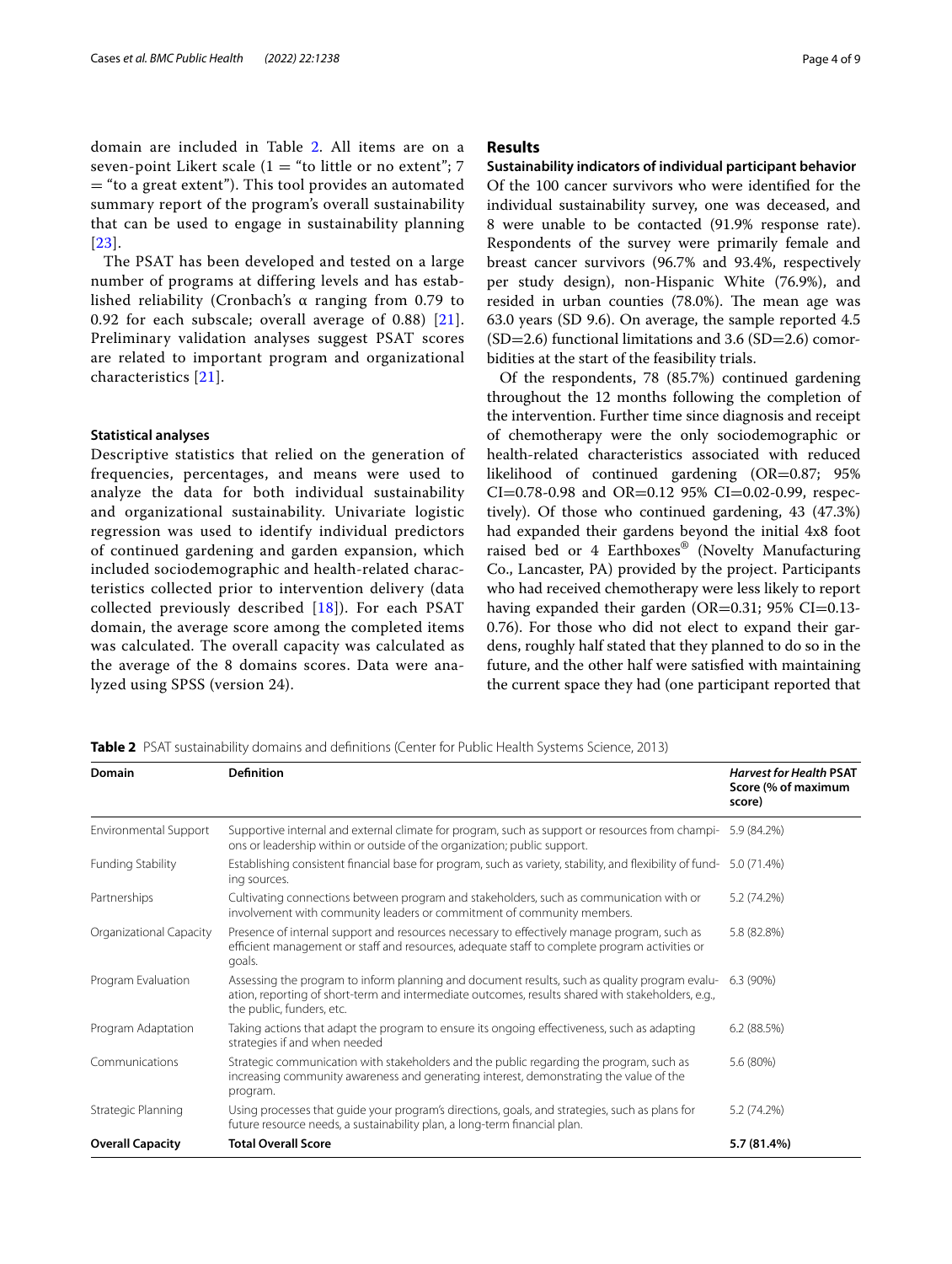while they did not expand their space, they helped their daughter establish a garden in her yard). Among the 13 participants who reported discontinued vegetable gardening, reasons for discontinuation included illness of self or partner ( $n = 5$ ), plans to return to gardening in the future  $(n = 2)$ , preference for flower gardening  $(n = 1)$ , moving homes ( $n = 1$ ), lack of time ( $n = 1$ ), lack of interest  $(n = 1)$ , discouragement after bad gardening seasons  $(n = 1)$ , and unknown  $(n = 1)$ .

Five participants had begun the process or had already become Master Gardeners post-intervention. In Alabama, this process requires completion of ffty hours of instruction in gardening practices and pest control followed by ffty hours of volunteer community service utilizing the training. This is followed by the expectation that Master Gardeners volunteer at least ffty hours annually to maintain certification. This interest and time investment is a testament to not only the ability of the *Harvest for Health* intervention to encourage a lasting behavior change but also to the skills developed during the intervention with mentoring by the Master Gardeners.

#### **Indicators of organizational sustainability**

Twenty-one of the 23 program stakeholders completed the PSAT (91.3% response rate). Eleven stakeholders were ACES county agents who, as a part of this program, assisted in recruitment, screening, training, and supporting Master Gardener volunteers who agreed to become mentors for the project. Two stakeholders were Master Gardener Program Coordinators who aided in communications between all parties of ACES and made local visits to support mentor recruitment and training. Five stakeholders were leaders of patient support groups that *Harvest for Health* had worked with for recruitment and education purposes: FORGE (a breast cancer support group in the metropolitan Birmingham area)  $(n =$ 2); Susan G. Komen Breast Cancer Foundation  $(n = 1)$ ; UAB Cancer Center Education & Support Services (*n* = 1); and the St. Vincent's Bruno Cancer Center Support Group  $(n = 1)$ . Three stakeholders were members of the UAB Cancer Care Network, satellite hospitals throughout the southeast U.S. that were key in referring cancer survivors to *Harvest for Health*.

#### **PSAT scoring**

*Harvest for Health* received a 5.7 out of 7 (81.4% of the maximum score) in overall capacity for sustainability. All PSAT scores and the domain descriptions are reported in Table [2](#page-3-0). According to stakeholders, *Harvest for Health's* strongest scores were in the domains of Program Evaluation, Program Adaptation, Environmental Support, Organizational Capacity, and Communication (scores ranging from 5.6 to 6.2, representing 80-89% of the maximum score). Its weakest scores, while still relatively high, were in the domains of Partnerships, Strategic Planning, and Funding Stability (scores ranging from 5.0 to 5.2, representing 71-74% of the maximum score).

## **Discussion**

To our knowledge, this is one of the frst studies to demonstrate the capacity for sustainability of a behavioral intervention among cancer survivors and key stakeholders. Moreover, it is likely to be the very frst to collect such data on a vegetable gardening intervention that focuses on this patient population.

The resulting data suggest that *Harvest for Health* is successful in engaging participants in the intervention behavior (i.e., gardening) that lasts long beyond the initial 12-month intervention. Based on recent reviews, few diet and physical activity interventions report postintervention follow-up, and even fewer report longterm follow-up ( $\geq$ 12 months). For example, only 4 of 14 studies reported on maintenance of functional change after home or community-based physical activity interventions, with follow-up ranging from 12 to 26 weeks post-intervention  $[24]$  $[24]$ . The lack of interventions examining long-term lifestyle behavior change (12 months or longer) among cancer survivors has been identifed as an important research gap [\[8](#page-8-2), [24\]](#page-8-18).

In contrast, the majority of those enrolled in *Harvest for Health* continued to garden one-year beyond intervention completion. Furthermore, we found that nearly half of participants drew from their own resources (e.g., time, money, space) to expand their gardens. This investment on the part of the prior participants speaks not only to their commitment to the vegetable gardening intervention but also to the skills they learned and retained from their Master Gardener mentors. Moreover, while the telephone surveys did not systematically ascertain reasons for continued gardening (as it did for discontinuation of gardening), it is likely that intervention participants experienced the benefts reported in these two studies. Benefts included increased reassurance of worth (i.e., feeling of adding value or deserving a place in society), improved physical performance and the production of fresh vegetables which improved their diets [[19](#page-8-14), [20\]](#page-8-13).

One of the core strengths of *Harvest for Health* regarding sustainability is that Master Gardeners are volunteer workers who depend on annual hours of education and volunteer work to maintain their accreditation status. While there are many volunteer opportunities to select from, an ACES survey indicated that Master Gardeners are motivated by volunteer activities that allow them to help other people, and to learn and advance their knowledge and skills, especially through hands-on experiences.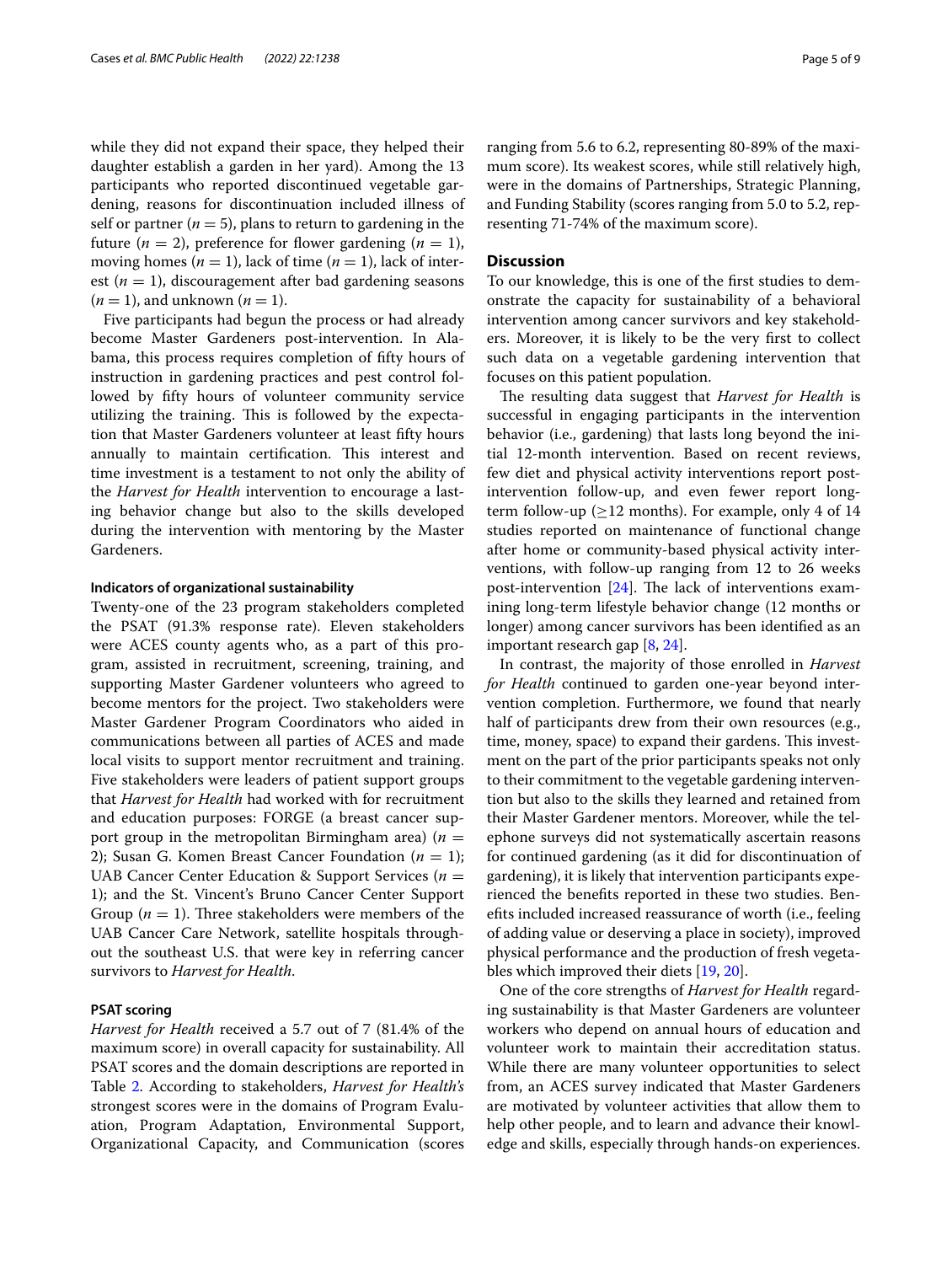Importantly, with some participants becoming Master Gardeners, there will be more of a connection between the program and the community (Partnerships), more resources (Master Gardener mentors) to efectively manage the program and its activities (Organizational Capacity), and more people to strategically disseminate the program outcomes and activities to stakeholders, decision-makers, and the public (Communications).

In terms of organizational sustainability, *Harvest for Health* demonstrated several notable strengths. First, its overall capacity for sustainability was robust (5.7 out of 7.0 points), suggesting this program has strong capacity for sustainability, especially when compared against an average score of 4.84 rendered in a review of 252 various public health programs by Luke et al. [\[21](#page-8-15)]. It is noted that these 252 programs involved tobacco use, diabetes, obesity, oral health, and multiple health topics. Comparing *Harvest for Health* to more similar programs, namely health promotion interventions for cancer survivors, would likely be more appropriate; however, as mentioned, few other studies have been performed.

The specific strength of the program in the domain of Program Evaluation is substantiated given the regular meetings with funders and stakeholders in which program staff report outcomes, use evaluation results to inform planning and implementation, and demonstrate successes of the program. Also, outcomes of the program are regularly presented at national meetings and provided to the public in the form of media (e.g., on-air news, newspaper articles, online news) and social network (i.e., public Facebook page, ACES website). While qualitative outcomes related to satisfaction are important, quantitative outcomes are of primary interest to the Master Gardener Programs for evaluation. Given the Programs' priority of teaching home gardeners to become successful growers, the key outcomes from Harvest for Health were sustainment of gardening and expansion of garden size by cancer survivors one year after the study ended. Thus, these activities and outcomes likely contributed to the strong score.

Program Adaptation, another strength, was likely the result of several factors. First, , *Harvest for Health* was designed from the start to be delivered by Extension Master Gardeners – a decision that was informed by early involvement of ACES (state agency and a local county agent). Thus, *Harvest for Health* likely required fewer and simpler adaptations compared to interventions designed to assess efficacy that consider sustainability late in the program's life cycle. Second, the minor adaptations that have been made to the program were made through an iterative process to further improve the ft to the intended recipients, both cancer survivors as well as the Master Gardener Program. Any components of the program that have been found inefective or too expensive (price increases) are regularly assessed and deimplemented or replaced (i.e., removal of soaker hoses for those with Earthboxes®, provision of garden tools, e.g., spades and garden hoses, only to those who did not already have them) in order to reduce costs. Conversely, deer fences and frost cloths were found to be necessities for some survivor gardens and were added.

Environmental Support emanated from the champions who strongly supported the program, who were likely to be individual Master Gardeners, but also the leadership support within the larger organization of ACES. Master Gardeners, many with family and friends interested in *Harvest for Health*, wanted to help publicize the study or recruit additional participants. They also provided extra support through donating extra seeds on hand, extra transplants they grew, or in some cases, retail purchases for an extra item they deemed important for their participant's success in gardening. In addition, support was also provided by the O'Neal Comprehensive Cancer Center at UAB, other cancer support groups, as well as strong public support (interest generated via word of mouth). Donations or discounts on gardening supplies for the study were provided by local retailers such as independent nurseries and hardware stores, and individual Walmart® stores (\$50 donations to support the purchase of gardening gloves and seeds), charities, and other interest groups. Master Gardeners who enjoy working with the program regularly approach *Harvest for Health* for future volunteer opportunities. Moreover, previous participants, i.e., cancer survivors, have called in to see if they can participate again.

Organizational Capacity is evident in the strong support and resources within the ACES Master Gardener Program to efectively deliver *Harvest for Health*. Organizational systems are in place to support the various program needs, leadership efectively articulates the vision of the program to external partners (e.g., recruitment events), leadership efficiently manages staff and other resources (no staff are hired without guaranteed pay; donations are sought for extra study items – i.e., sunscreen and hats), and *Harvest for Health* has adequate staff to complete the goals of the program (ACES, Master Gardeners).

Regarding Communications, there were many presentations at local and state Master Gardener meetings and conferences, as well as cancer-related venues that were convened at chapters of community-based support groups, public health offices, and hospitals. While initially there had been less communication with the general public, strides have already been made to secure and maintain public support. Notably, a publicly available Facebook page, [https://www.facebook.com/harvesting](https://www.facebook.com/harvesting4health/)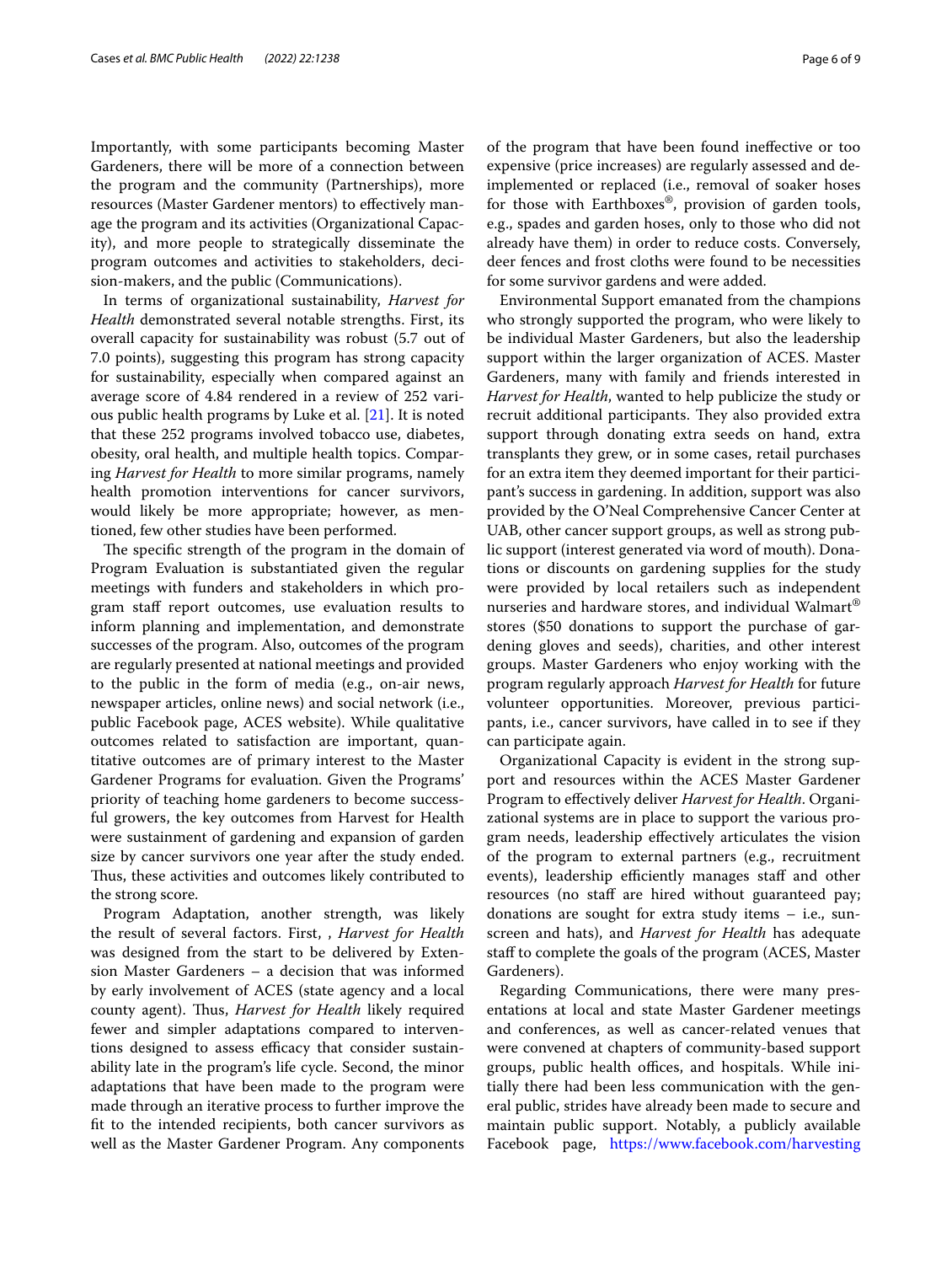[4health/](https://www.facebook.com/harvesting4health/) is being monitored by ACES and *Harvest for Health* staff to allow anyone to share his or her gardening experience to the beneft of others. Improvements can be made in communicating the need for the program to the public (establishing more of a media presence) and marketing in a way that generates interest (targeting our population with messages of interest). Additionally, strategies are needed to increase community awareness of the issue (educating cancer survivors about increased risk of second cancers and other diseases and functional decline), and demonstrating the program's value to the public (more coverage of previous participants' benefts gained).

Although PSAT scores were strong overall, they also speak to areas where the program can be improved. The weaker scoring domains of the PSAT were Strategic Planning, Partnerships, and Funding Stability. These will be areas for improvement and growth. For Harvest for Health, the greatest investment in time for the Master Gardener Program has been recruitment of volunteers and monitoring fdelity via monthly check-ins. Strategic Planning after the feasibility studies has led to processes to address these and other activities. For example, one central person was hired to manage the logistics and communication. Also, there has been increased and repeated promotion of the study at Master Gardener Program trainings and meetings. Areas for improvement include better planning and communication of future needs for resources and a long-term fnancial and sustainability plan. Furthermore, making sure that the program's goals are well understood by all stakeholders and clearly outlining the roles and responsibilities of all stakeholders will improve the program and increase capacity for sustainability.

*Harvest for Health* is involved with many community organizations currently, and has established strong Partnerships with FORGE (a local breast cancer support agency) and the Jeferson County Master Gardener Program in which the intervention is disseminated more broadly. However, the intervention's Partnerships could be further strengthened through forging connections with more diverse community organizations. For example, more community organizations are needed that can provide garden supplies, plants, and seeds. While the garden boxes worked well for many participants with limited space, not all apartment facilities are able to accommodate these small containers. Therefore, organizations that could offer space for garden plots to these individuals would help to bring this intervention to scale. Community leaders play an important role in *Harvest for Health.* By better communicating with these leaders and getting them more involved in the program in a more visible way, community members will be more committed to and engaged in the program and its goals.

Funding stability is a concern for many programs like *Harvest for Health*. Locally, a community organization, the Women's Breast Health Fund of the Community Foundation of Greater Birmingham, has provided scholarships to encourage breast cancer survivors who cannot afford gardening supplies and wish to reap the benefts evidenced by this intervention. In addition, ACES reduced the cost of Master Gardener credentialling by 25% and fundraising eforts through UAB have resulted in further scholarships to cancer survivors who have completed the program. As *Harvest for Health* initially began as a small pilot study, it is understandable that stakeholders may have considered the program transient; however, it has grown over time to a statewide initiative, and is currently being evaluated in the Southwest [\[25](#page-8-19), [26](#page-8-20)]. To facilitate further dissemination to other regions of the country, with the goal of eventually expanding nationwide, a long-term stable funding mechanism will need to be put in place.

While this study is one of the frst to document individual and organizational sustainability and does so in a systematic manner with strong response rates, there are limitations. First, both surveys relied on self-reported data, and the survey conducted among stakeholders had a fairly small sample. Also, there is potential for demand efects as stakeholders may have provided a more positive evaluation of the program. Although stakeholder responses were aggregated and anonymous, with such a small sample, there is nevertheless the concern that they may not have felt completely free to evaluate the program openly. While thoughtful planning for sustainment early in the translation process is crucial for achieving public health impact, this requires an iterative process [\[27](#page-8-21), [28](#page-8-22)]. This evaluation occurred early in the life cycle of *Harvest for Health*, in response to the feasibility studies in which the research team helped to support the delivery of the intervention by the Master Gardener Programs. Future evaluations will be needed as the Master Gardener Programs transition towards supporting all aspects of intervention delivery.

Next steps will include developing an action plan and then taking action. The action plan will involve assembling a planning team, reviewing the program mission and purpose, reviewing PSAT results, determining program elements that need to be maintained, eliminated, or adapted, and prioritizing areas of sustainability capacity to address frst. Taking action will involve implementing the action plan and reassessing sustainability capacity annually [\[29](#page-8-23)]. Focusing on *Harvest for Health's* weaker elements of capacity for sustainability, this will mean closely examining longer-term funding options and ensuring a strategic plan is not only in place, but made known to all involved. Lastly, closer partnerships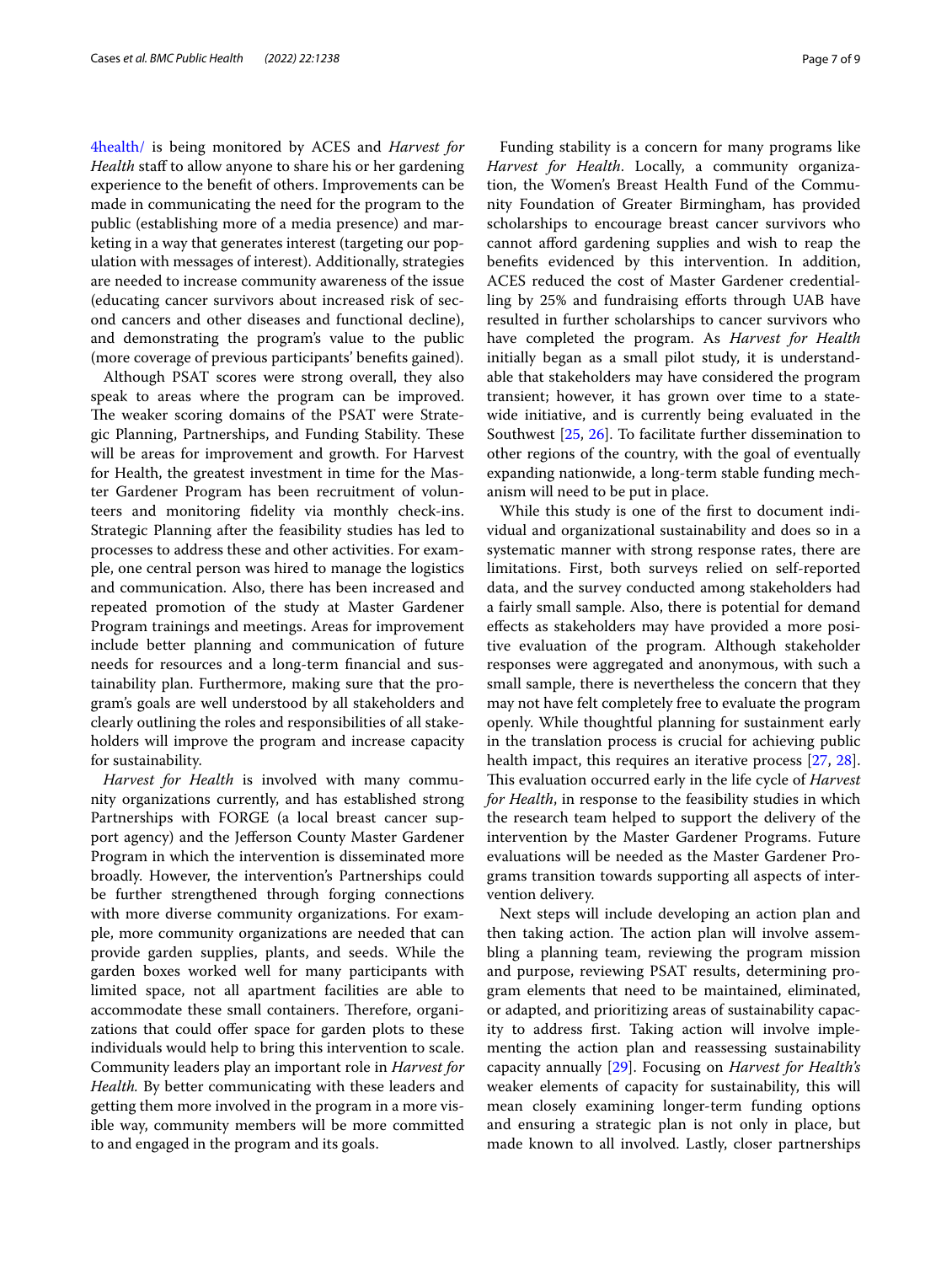will need to be formed and maintained with regular communication.

## **Conclusions**

This paper examined *Harvest for Health's capacity for* sustainability from the perspective of cancer survivors receiving the intervention (i.e., continued intervention behavior, transfer of skills) and the perspectives of various stakeholders. The majority of previous participants continued to engage in gardening and nearly half expanded their gardens so that they could engage on a larger scale, which means they are more likely to beneft long-term from the intervention's health benefts. Additionally, some cancer survivors who completed the intervention went on to become Master Gardeners in an efort to continue the program. The general desire of previous participants to pursue skills and gain experience shows promise for multiple aspects of sustainability (e.g., organizational capacity, communications, strategic planning). From stakeholders' perspectives, program evaluation was considered *Harvest for Health's* strongest component, while funding stability was considered its weakest, though still favorable. In sum, *Harvest for Health* has many strengths in regard to capacity for individual-level and organizational sustainability. Future research will capitalize on the present research to maximize this novel intervention's reach and impact on the steadily increasing population of cancer survivors in the United States.

#### **Abbreviations**

ACES: Alabama Cooperative Extension System; Extension: Cooperative Extension System; PSAT: Program Sustainability Assessment Tool; UAB: University of Alabama at Birmingham.

#### **Acknowledgements**

First, the authors acknowledge the contributions of Tony Glover (Cullman County Extension Coordinator), conceiver of the original Harvest for Health intervention. Further, we call-out the efforts of Mary Beth Shaddix Berner, Jennifer Hicks, Leonora Roberson, Susan Rossman, and Renee Thompson for their pioneering spirits and Herculean efforts. We also are beholden to Alabama Cooperative Extension agents: Chris Becker, Danny Cain, Danielle Carroll, Lee Ann Clark, Ken Creel, Tim Crow, Lucy Edwards, Ellen Huckabay, Mallory Kelley, Mike McQueen, James Miles, Bethany O′Rear, Charles Pinkston, Dan Porch, Eric Schavey, and Nelson Wynn, as well as study staf (Carrie Howell, Ph.D. and Teresa Martin) and students (Hannah B. Guthrie, Silvana Janssen, Amber Hardeman, Justine Goetzman, Isabella Mak, and Lora Roberson) for their contributions in collecting these data and in recruitment. We also acknowledge Drs. Michael Meshad and Stephen Davidson; as well as Amber Davis of East Alabama Medical Center; Megan Sisk and Rebecca DiPiazza of FORCE; Ellen Zahariadis of Komen; Louis Josef of Bruno Cancer Center; Laquetta Allen, Cheryl Matrella, and Warren Smedleyof the UAB Cancer Care Network; and Bob Shepard for their contributions related to recruitment. We also are grateful for the contributions of Madeline Harris, RN, MSN, OCN, and investigators at the Mitchell Cancer Institute (Margaret Murray Sullivan and Paul Howell). We are thankful for the generous in-kind contributions of 5 Points Hardware, Maple Valley Nursery, Birmingham Botanical Gardens, Bonnie Plants, the W. Atlee Burpee & Company, Atlas Seeds, Territorial Seeds, Johnny's Seeds, and the Little Garden Club. Most of all, we thank all of the survivors and MGs who make these studies possible, including Nancy Smith and LeAnne Porter who are with us in spirit.

#### **Authors' contributions**

MGC, CKB, PSH, KS, SS, WDW Contributed to conception, study design, data collection, data analysis, data interpretation, manuscript drafting, manuscript revision; All authors approved the fnal manuscript for publication.

#### **Funding**

Funding was provided by the National Institutes of Health (NIH), National Cancer Institute (NCI) R21 CA182508, the Women's Breast Health Fund of the Community Foundation of Greater Birmingham, NIH, NCI Cancer Prevention and Control Training Program Grant R25 CA047888, the American Cancer Society (CRP-19-175-06-COUN), and the Diana Dyer Endowment of the American Institute for Cancer Research. CKB is partly supported by NCI K07 CA215937.

#### **Availability of data and materials**

Both proposals that informed this project neither involved the development of model organisms nor were genome-wide association studies. Moreover, the budgets for each project fell far below the \$500,000 cap where data sharing is required and available resources are provided for such purposes. The data that support the fndings of this study are available from the University of Alabama at Birmingham (UAB) but restrictions apply to the availability of these data, which were used under license for the current study, and so are not publicly available. Deidentifed data are however available from one of the authors (WDW) upon reasonable request and with permission of UAB.

#### **Declarations**

#### **Ethics approval and consent to participate**

All experimental protocols were approved by the University of Alabama at Birmingham Institutional Review Board (Protocol numbers: X130603001 and X130626006). Informed consent was obtained from all cancer survivors. All methods were carried out in accordance with relevant guidelines and regulations.

#### **Consent for publication**

Not applicable

#### **Competing interests**

The authors declare that they have no competing interests.

#### **Author details**

<sup>1</sup> University of California San Francisco Helen Diller Family Comprehensive Cancer Center, San Francisco, CA, USA. <sup>2</sup> Department of Internal Medicine, University of New Mexico, MSC07-4025, Albuquerque, NM 87131, USA. <sup>3</sup>University of New Mexico Comprehensive Cancer Center, Albuquerque, NM, USA. 4 <sup>4</sup> Department of Health Behavior, School of Public Health, University of Alabama at Birmingham, Birmingham, AL, USA.<sup>5</sup> Alabama Cooperative Extension System, Auburn University, Auburn, AL, USA. <sup>6</sup>School of Education, University of Alabama at Birmingham (UAB), Birmingham, AL, USA. <sup>7</sup> Department of Nutrition Sciences, School of Health Professions, UAB, Birmingham, AL, USA. <sup>8</sup>O'Neal Comprehensive Cancer Center at UAB, Birmingham, AL, USA.

#### Received: 12 March 2022 Accepted: 14 June 2022 Published online: 22 June 2022

#### **References**

- <span id="page-7-0"></span>1. American Cancer Society. Cancer Treatment & Survivorship Facts & Figures 2019–2021. Atlanta: American Cancer Society; 2019.
- 2. Tevaarwerk A, Denlinger CS, Sanft T, Ansbaugh SM, Armenian S, Baker KS, et al. Survivorship, Version 1.2021. J Natl Compr Canc Netw. 2021;19(6):676–85.
- <span id="page-7-1"></span>3. Hewitt M, Greenfeld S, Stovall EL. Institute of Medicine, & National Research Council: From Cancer Patient to Cancer Survivor: Lost in Transi‑ tion. Washington, DC: National Academies Press; 2005.
- <span id="page-7-2"></span>4. Glasgow RE, Lichtenstein E, Marcus AC. Why don't we see more translation of health promotion research to practice? Rethinking the efficacy-toefectiveness transition. Am J Public Health. 2003;93(8):1261–7.